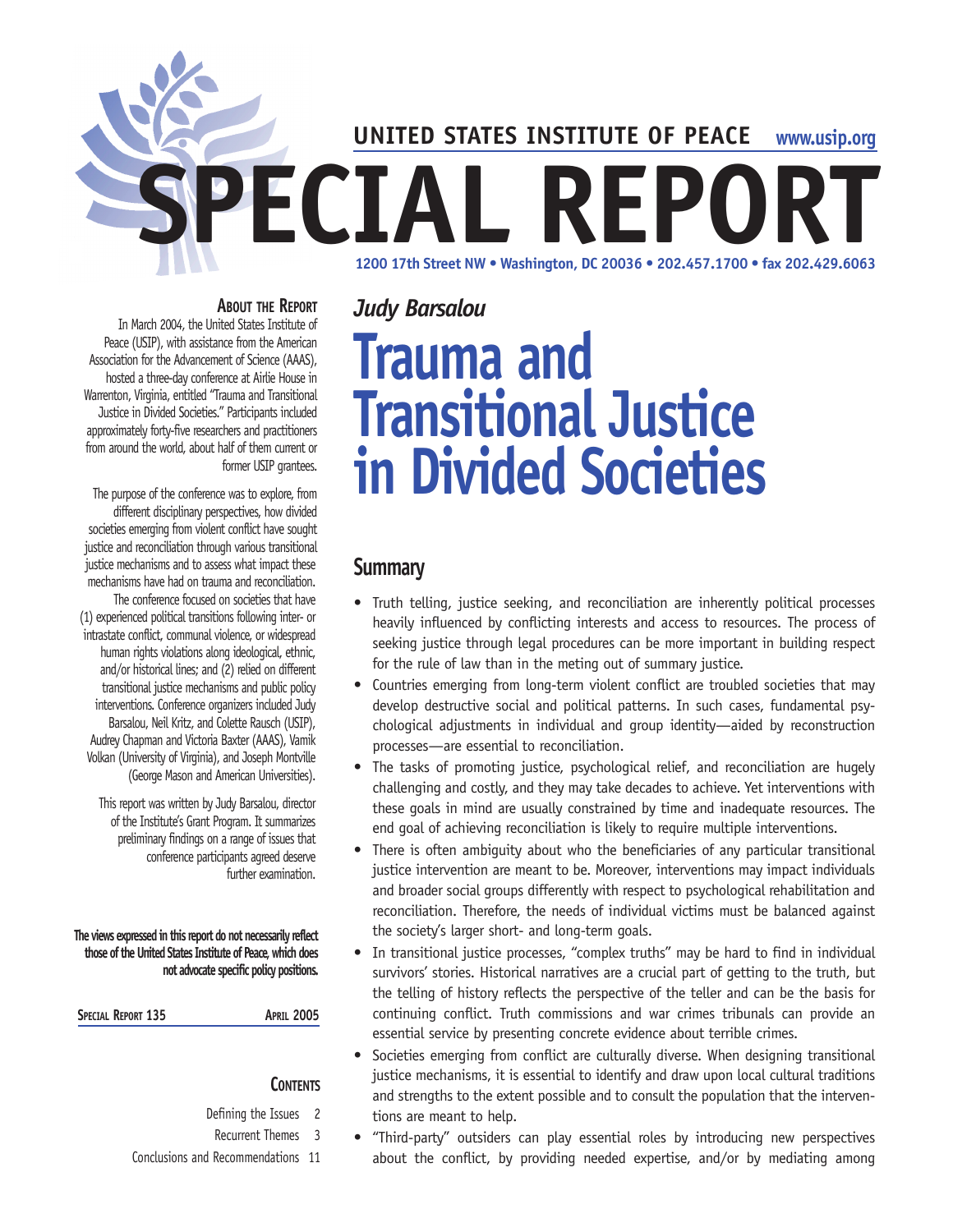#### **ABOUT THE INSTITUTE**

The United States Institute of Peace is an independent, nonpartisan federal institution created by Congress to promote the prevention, management, and peaceful resolution of international conflicts. Established in 1984, the Institute meets its congressional mandate through an array of programs, including research grants, fellowships, professional training, education programs from high school through graduate school, conferences and workshops, library services, and publications. The Institute's Board of Directors is appointed by the President of the United States and confirmed by the Senate.

#### **BOARD OF DIRECTORS**

**J. Robinson West** (Chair), Chairman, PFC Energy, Washington, D.C. • **María Otero** (Vice Chair), President, ACCION International, Boston, Mass. • **Betty F. Bumpers,** Founder and former President, Peace Links, Washington, D.C. • **Holly J. Burkhalter,** Advocacy Director, Physicians for Human Rights, Washington, D.C. • **Chester A. Crocker,** James R. Schlesinger Professor of Strategic Studies, School of Foreign Service, Georgetown University • **Laurie S. Fulton,** Partner, Williams and Connolly, Washington, D.C. • **Charles Horner,** Senior Fellow, Hudson Institute, Washington, D.C. • **Seymour Martin Lipset,** Hazel Professor of Public Policy, George Mason University • **Mora L. McLean,** President, Africa-America Institute, New York, N.Y.• **Barbara W. Snelling,** former State Senator and former Lieutenant Governor, Shelburne, Vt.

#### *MEMBERS EX OFFICIO*

**Arthur E. Dewey,** Assistant Secretary of State for Population, Refugees, and Migration • **Michael M. Dunn,** Lieutenant General, U.S. Air Force; President, National Defense University • **Peter W. Rodman,** Assistant Secretary of Defense for International Security Affairs • **Richard H. Solomon,** President, United States Institute of Peace (nonvoting)

*While much has been written about posttraumatic stress disorder the role that trauma plays on the broader societal level is less well understood.*

parties to the conflict. But outside interventions can also inhibit social rebuilding and psychological healing if not handled properly or sensitively.

- Memorials can play a role in recovery from trauma and the shaping of historical memory. But the commercialization of memorial sites may have both positive and negative effects on society. Depending on the narratives they convey—and their timing—memorials can promote reconciliation or stimulate further conflict.
- Defining success, even in a single geographical context, is a complicated process. It is extremely difficult to evaluate the overall effectiveness of transitional justice mechanisms given the differing perspectives of victims and perpetrators. Little effort has been made to assess the impact of transitional justice on trauma relief programs.
- There is sometimes the unstated presumption that successful transitional justice mechanisms contribute to the establishment of democracy in countries emerging from authoritarian government. Clearly, this political outcome does not always occur. But effective transitional justice mechanisms can help victims regain a sense of dignity and self-worth—feelings essential to citizenship in a democratic polity.

# **Defining the Issues**

The international community now recognizes that accounting for what happened during the conflict, seeking justice for those who were wronged, and promoting peaceful reconciliation among combatants and their broader societies are among the most important needs of countries emerging from violent conflict. While much has been written about posttraumatic stress disorder (PTSD)—the psychological distress that individuals may develop following exposure to an upsetting event outside the range of normal human experience—the role that trauma plays in these processes on the broader societal level is less well understood.

To explore these issues, the Institute convened a conference in March 2004 that focused on the following questions:

- What are the implications of seeking and achieving justice and reconciliation in both legal and psychological terms? How can transitional justice mechanisms and processes be designed that are sensitive to the psychological needs of individuals and societies in order to dampen the desire for revenge and end cycles of violence?
- How does trauma express itself at the societal level, and what impact does it have on the formulation and/or operation of transitional justice mechanisms and processes? Under what circumstances do transitional justice mechanisms address, exacerbate, or relieve trauma experienced by individuals or broader social groups?
- Has concern about the role and impact of societal trauma been explicit in the design and operation of transitional justice mechanisms? Do some transitional justice mechanisms aspire to address the needs of traumatized individuals or do they generally aim at addressing the psychological needs of larger groups or whole societies? When not designed with societal trauma in mind, have transitional justice mechanisms nonetheless had an impact—for good or for ill—on individual or societal trauma?
- How do transitional justice mechanisms that are not based on legal processes—such as public apologies, memorials, and museums—relate to societal trauma? What impact have these and other initiatives had on national reconciliation processes?
- What is the relationship between transitional justice mechanisms and processes that work at the national level or the international level, on the one hand, and at the community level, on the other?
- How do societies assess the impact of transitional justice mechanisms and their ability to promote or contribute to reconciliation at the individual or broader social level?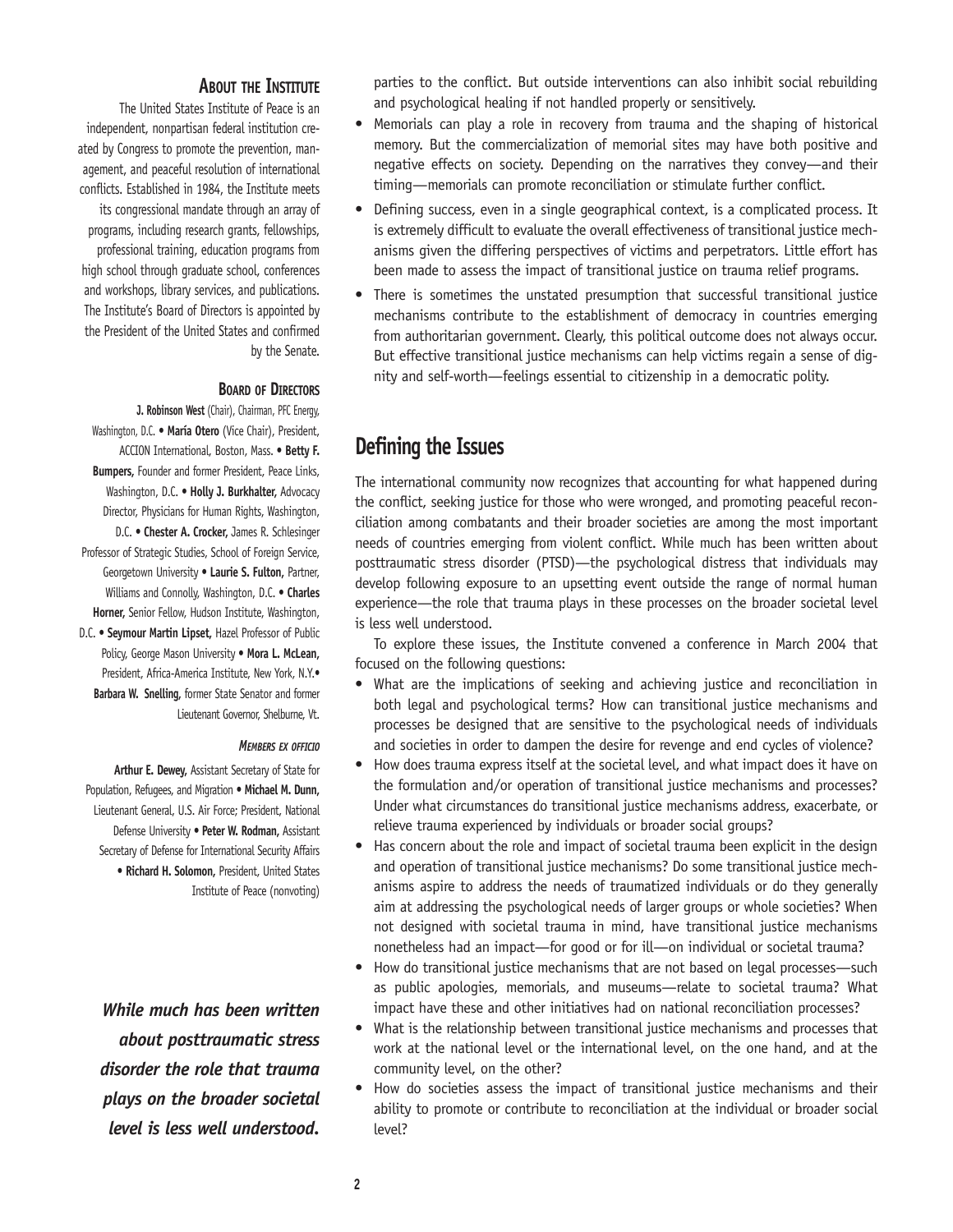# **Recurrent Themes**

In the course of the conference, a number of central themes emerged in relation to these questions. The remainder of this report is devoted to an exploration of those themes.

#### *Influences on Transitional Justice*

*Truth telling, justice seeking, and reconciliation are inherently political processes, heavily influenced by the nature of the societies emerging from conflict, contending interests, and access to resources. The process of seeking justice through legal procedures can*  be more important in building respect for the rule of law than the meting out of *summary justice.* 

Transitional justice processes are profoundly influenced by a number of political and resource-based factors. They include:

- *How those in power define their interests.* When well-known human rights abusers and war criminals continue to hold high office, they are unlikely to permit the development of processes that will hold them and others accountable.
- *Restoration of basic security.* When security is absent, witnesses and judges may be intimidated, either requiring that transitional justice processes (such as war crimes tribunals) be held out of the country or preventing the operation of those processes in the first place.
- *The institutional, professional, financial, and cultural resources at the disposal of the affected country.* Some conflict-affected countries have well-developed legal systems, as well as large legal and mental health professional communities, but others may be almost entirely bereft of such resources. Likewise, some countries have more financial resources than others to spend on transitional justice and trauma relief, or they may have well-developed cultural practices, such as ritual purification ceremonies, that help promote reconciliation and trauma relief.
- *The extent to which the international community is interested and involved.* In such settings as East Timor, the former Yugoslavia, and Rwanda, the international community has committed substantial financial and professional resources to develop transitional justice institutions and programs, while other countries, such as the Democratic Republic of Congo, have received little attention and support. Even in countries where truth commissions and other transitional justice mechanisms are relatively well financed, their work tends to be of fairly short duration, and they are chronically underfunded, understaffed, and "over-mandated."

One of the clearest cases of a transitional justice mechanism compromised by politics was the Chilean Truth Commission. Although its work was still of great value, its mandate was limited in three important respects: It could investigate only deaths and disappearances, not cases of torture or other human rights violations; all of its hearings were held in private; and it was forbidden to name perpetrators.

The design of the South African Truth and Reconciliation Commission (TRC) also was the product of a series of political compromises. Initially, the National Party demanded a blanket amnesty as a condition of a political transition, whereas the African National Congress wanted to prosecute those responsible for serious human rights abuses. The establishment of a truth commission with the mandate to extend amnesty for political crimes in exchange for full disclosure offered a middle ground. But the creation of the TRC by parliament was delayed at least a year by South African president Nelson Mandela, who understood that the top leadership of the army and police needed to be changed first so that the new government would be fully in control of those institutions.

*Transitional justice processes are profoundly influenced by a number of political and resourcebased factors.*

*One of the clearest cases of a transitional justice mechanism compromised by politics was the Chilean Truth Commission.*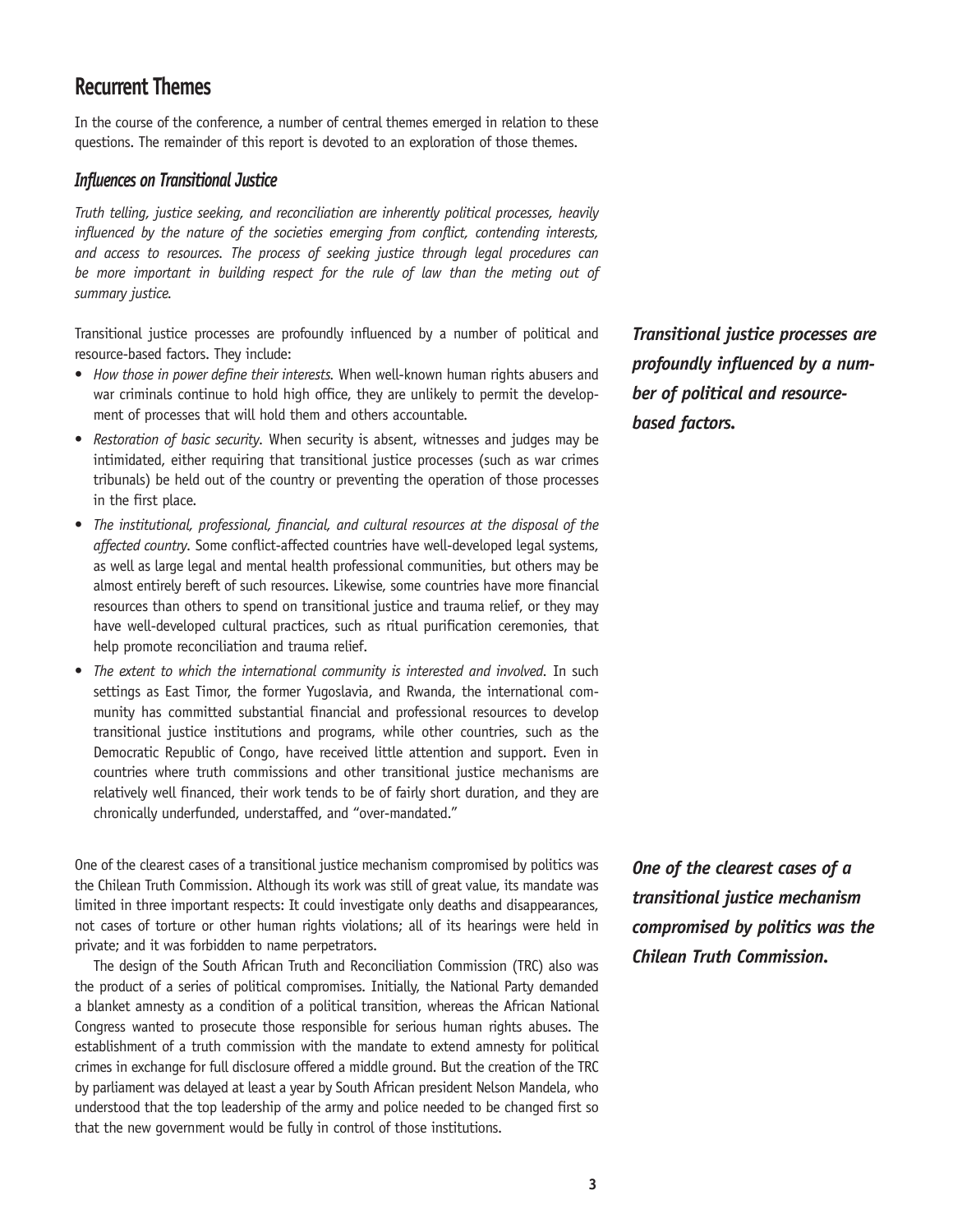On another continent, the creation of the International Criminal Tribunal for the former Yugoslavia in part reflected the fact that, when the Balkans wars ended, local war criminals were heroes among their ethnic groups and unlikely to be immediately tried by local courts. The international community recognized that if justice was to be done the court would have to be located outside of the region in a place where judges and witnesses would be secure against attacks and where a tribunal would be, and would be perceived to be, impartial.

It is one thing to recognize the inherently political nature of transitional justice processes and another thing to prevent political considerations from dominating. Discussants observed that often a society or new government in power may seek to firm up its political support through the summary execution of high-level party officials who committed terrible crimes. However, the society will be better served if those officials are given legal counsel and due process is observed in their trials. In short, the *process* of seeking justice through legal and truth-telling procedures can be more important in building respect for the rule of law than the meting out of summary justice for specific perpetrators without proper respect for due process.

#### *Psychological Elements of Transitional Justice*

*Countries emerging from long-term violent conflict are troubled societies that may develop destructive social and political patterns. In such cases, fundamental psychological adjustments in individual and group identity—aided by reconstruction processes—are essential to reconciliation.*

Some individuals who participate in or are exposed to violence may suffer from psychological disturbances (such as flashbacks and sleep, learning, and physical disorders), as well as more fundamental identity and spiritual problems. Indeed, there are clinical definitions of individual trauma and healing, although the conceptualization and treatment of individual trauma remains an active subject of debate among scholars and practitioners.

On the broader level, societies caught up in long-term violent conflict can also undergo serious changes as a result of long-term exposure to violence. New social patterns may emerge, such as widespread prostitution, rape, and domestic violence. Violence experienced by specific social and ethnic groups can reinforce a sense of group identity and victimization, and can encourage the emergence of markers of group identity, expressed through dress, language, and social practices. Specific traumatic events, so-called chosen traumas, may become transformed or glorified in the retelling to subsequent generations and may be used to incite revenge and justify efforts to restore the honor or dignity of the victimized group. Societies transformed in these ways by long-term conflict can become engaged in highly (self-)destructive political dynamics in which they become locked in unending conflict with their hated enemies. In such cases, reconciliation will not be achieved through the signing of a peace treaty alone but will also require adjustments at a more fundamental psychological level.

There is disagreement over whether medical approaches to diagnosing and treating posttraumatic stress disorder in individuals are relevant for transitional justice and reconstruction processes at the community and national levels. While we often use medical terms to describe "wounded" societies and their "recovery," some believe that we should not psychopathologize the process of social reconstruction but instead should identify and strengthen the sources of resilience within societies.

The processes of closure and healing—psychological and medical concepts that are used most often in reference to individuals rather than communities—are poorly understood when they are used to describe social dynamics in societies emerging from violent conflict. It is difficult to define these processes in practical or quantifiable terms and

*It is one thing to recognize the inherently political nature of transitional justice processes and another thing to prevent political considerations from dominating.*

*Specific traumatic events, so-called chosen traumas, may become transformed or glorified in the retelling to subsequent generations and may be used to incite revenge.*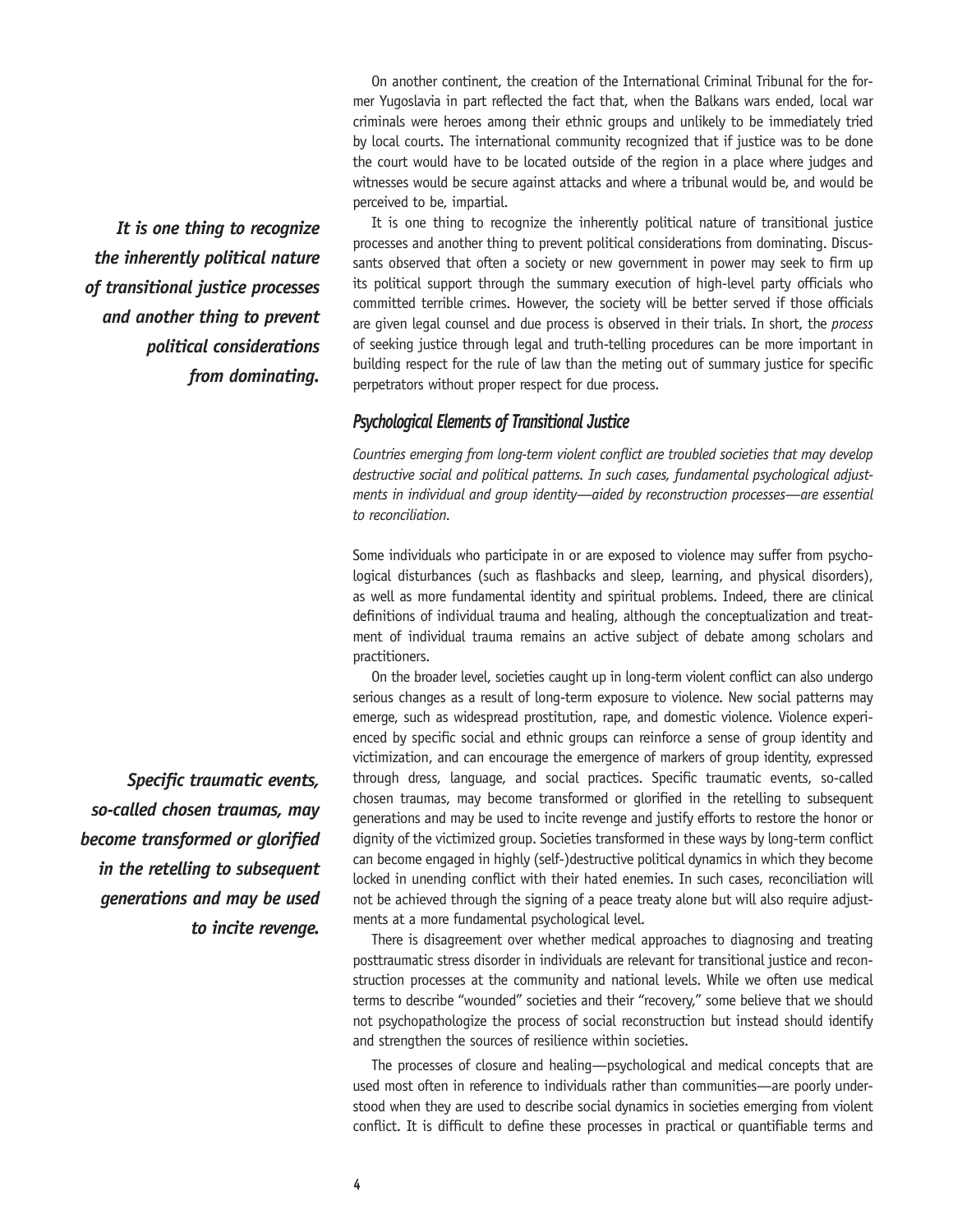problematic to apply them to widely different cultures. The term "reconciliation" is often used to describe processes through which societies recover from trauma, mete out justice, and engage in social reconstruction, but defining exactly what reconciliation means and how it is achieved remains a challenge.

While it is clear that societies exposed to long-term violence undergo profound psychological changes that affect the behavior of those societies and particular groups within them, there is disagreement about how to address the resulting dysfunctions. What priority should be given to different strategies, ranging from medical interventions to constitutional reconstruction, judicial restructuring, economic revitalization, and educational system reorganization? Even when medical approaches seem appropriate, many societies emerging from conflict have limited medical communities and no means to provide psychological counseling to thousands, let alone millions, of citizens.

Those who argue against "medicalizing" the focus of trauma relief suggest that reliance on terms such as "trauma" and "healing" divert attention away from the basic issue of how societies rebuild themselves after massive violence. From this perspective, the success or failure of those efforts depends primarily on establishing (or reestablishing) the rule of law and viable political institutions, security from violence, freedom of movement, access to unbiased information, economic and physical reconstruction, and the development of a quality educational system. All of these factors are likely to play a role in the restoration of individuals' sense that they have control over their lives. Yet, arguably, while reconstruction along these lines is necessary to achieving stabilization and accountable government, fundamental psychological adjustments in individual and group identity—aided by reconstruction processes—are essential to reconciliation.

## *Time and Resource Constraints*

*The tasks of promoting justice, accountability, psychological relief, and reconciliation are hugely challenging and costly, and they may take decades or more to achieve. Yet interventions with these goals in mind are usually constrained by time deadlines and inadequate financial resources. Single-shot approaches or quick one-time fixes usually fall short of expected goals and often raise unrealistic expectations. The end goal of achieving reconciliation is likely to require multiple interventions.*

Resource constraints and mandate limits are inevitable features of transitional justice mechanisms and trauma relief programs. Adding to the challenges imposed by resource limitations is the fact that the timing and sequencing of interventions is important. There is often a limited window of opportunity to establish particular mechanisms. For example, a lustration program to remove from responsible positions individuals associated with the previous regime is often—although not necessarily—best implemented early in the transitional justice process. Collection of evidence and witness statements for war crimes trials and/or a truth commission is generally best undertaken quickly, before loss or damage occurs and while memories are fresh.

On the other hand, early mandates, especially when imposed by outside actors, to set up a transitional justice mechanism may ignore political, societal, and budgetary realities. The urge to act quickly must be balanced against the need to spend time on a broad consultation process, on securing resources, and on developing sound mechanisms. Indeed, the implementation of a transitional justice mechanism may benefit from the passage of time as survivors—both victims and perpetrators—process their experiences and adjust to the new order.

Time and resource limitations may increase the temptation to "over-mandate" any particular transitional justice mechanism or intervention. Truth commissions are commonly expected to undertake a wide range of functions: to establish an authoritative record of the past; to gain public acknowledgement of past abuses and violence; to restore dignity *Societies exposed to long-term violence undergo profound psychological changes that affect the behavior of those societies and particular groups within them.*

*Resource constraints and mandate limits are inevitable features of transitional justice mechanisms and trauma relief programs.*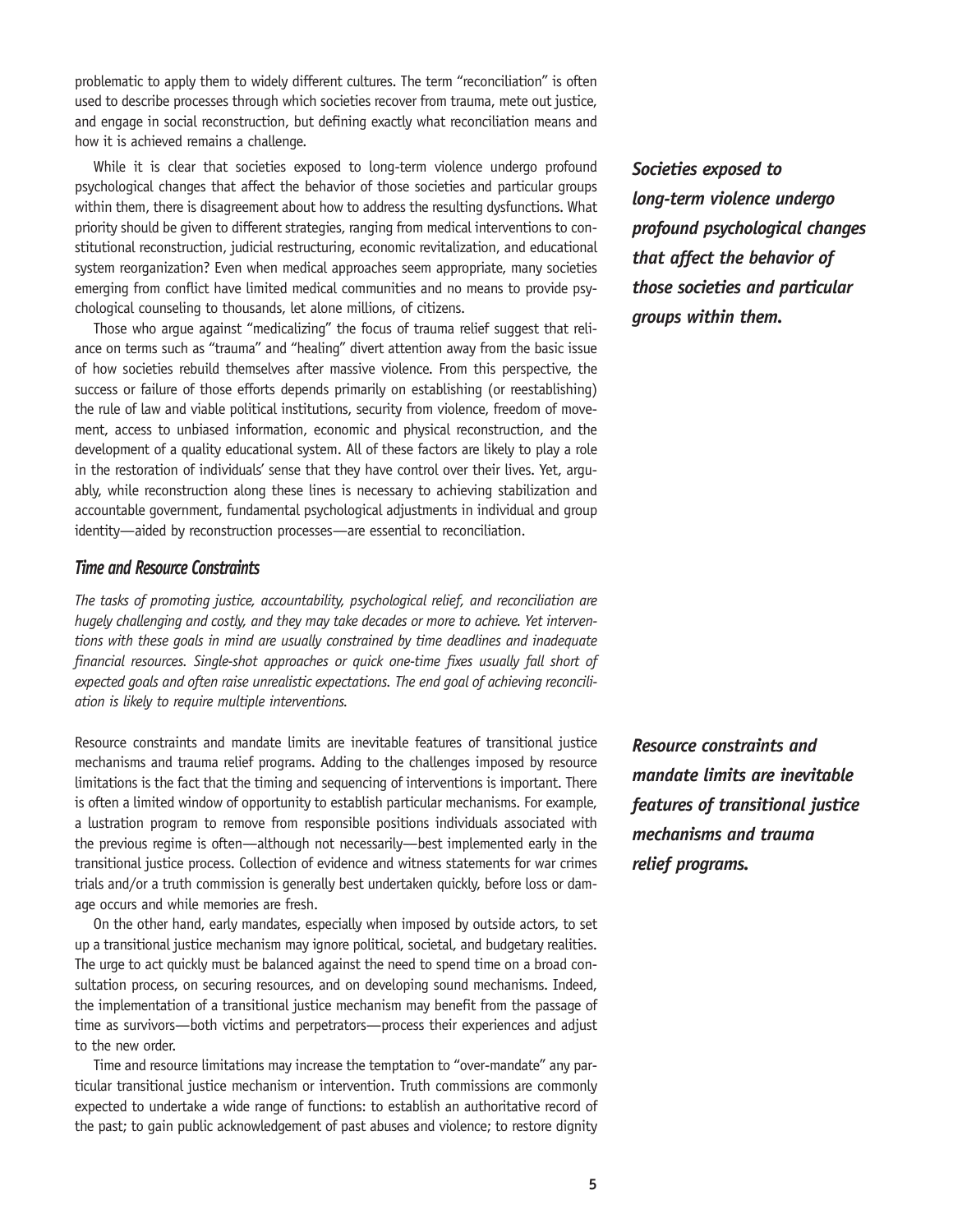*Transitional justice mechanisms sometimes disappoint those who expect them to deliver more than they can realistically accomplish.*

*People affected by transitional justice mechanisms may range from individual victims and perpetrators to the wider society and even future generations.*

> *The needs of individual victims must be balanced against the society's larger short- and long-term goals.*

to victims and promote psychological healing; to forge the basis for a democratic political order; to end violence and prevent future human rights abuses; and to promote reconciliation. In particular, the latter goal has come into question as observers of truth commissions have argued that "revealing is not healing." As temporary bodies with limited resources, truth commissions have limited capabilities. Under such circumstances, it is not surprising that these and other transitional justice mechanisms sometimes disappoint those who expect them to deliver more than they can realistically accomplish.

No single intervention is likely to solve all the problems, and interventions that begin where others have left off may prove to be more effective. For example, war crimes tribunals may help establish the culpability of individual perpetrators but may fail to establish larger societal patterns of criminal behavior. Truth commissions may take on this task but may fail to meet the needs of victims for compensation. Monetary compensation programs, in turn, may not address the need for symbolic reparations, such as monuments and memorials. All of the above may neglect or, in some cases, promote individual or group psychological recovery. Collectively, these mechanisms may play a role in building toward reconciliation.

#### *Defining and Identifying the Beneficiaries*

*There is often ambiguity about who the beneficiaries of any particular transitional justice intervention are meant to be. Moreover, interventions may impact individuals and broader social groups differently with respect to psychological rehabilitation and reconciliation and sometimes may even cause harm. Therefore, in designing transitional justice mechanisms, the needs of individual victims must be balanced against the society's larger short- and long-term goals.*

People affected by transitional justice mechanisms may range from individual victims and perpetrators to the wider society and even future generations. Yet, the designers and implementers of transitional justice mechanisms rarely define explicitly who the mechanisms are meant to benefit. Clearly, truth commissions and war crimes tribunals are designed to help societies expose evidence of crimes committed against individuals and groups and, in the process, set the historical record straight about what happened during a given conflict. In so doing, the benefit to individual victims may be a primary consideration, but to what extent do such transitional justice mechanisms also benefit the larger society by, for example, reestablishing the rule of law or promoting respect for it? Does the import and value of such transitional justice mechanisms change from one community to another within the affected country or from one generation to the next?

While transitional justice mechanisms can serve a number of limited purposes relating to exposing the truth and holding perpetrators accountable, their contribution to psychological recovery and reconciliation, either at the individual or societal level, is also not well established. Indeed, there is evidence that some interventions may re-traumatize individual victims who relive their terrible experiences while testifying in tribunals. Even when great care is taken to handle witnesses in a sensitive manner, participation in truth commissions and courts can impair survivors' psychological well-being and reinforce divisions between victims and perpetrators.

In designing transitional justice mechanisms, policymakers and practitioners engage in a complex moral calculus unguided by scientific principles yielding definitive proof of their ultimate benefits or harms. In this calculus, the needs of individual victims must be balanced against the society's larger short- and long-term goals. Ideally, transitional justice mechanisms will have the effect of minimizing harm to individual survivors while maximizing the achievement of society's goals.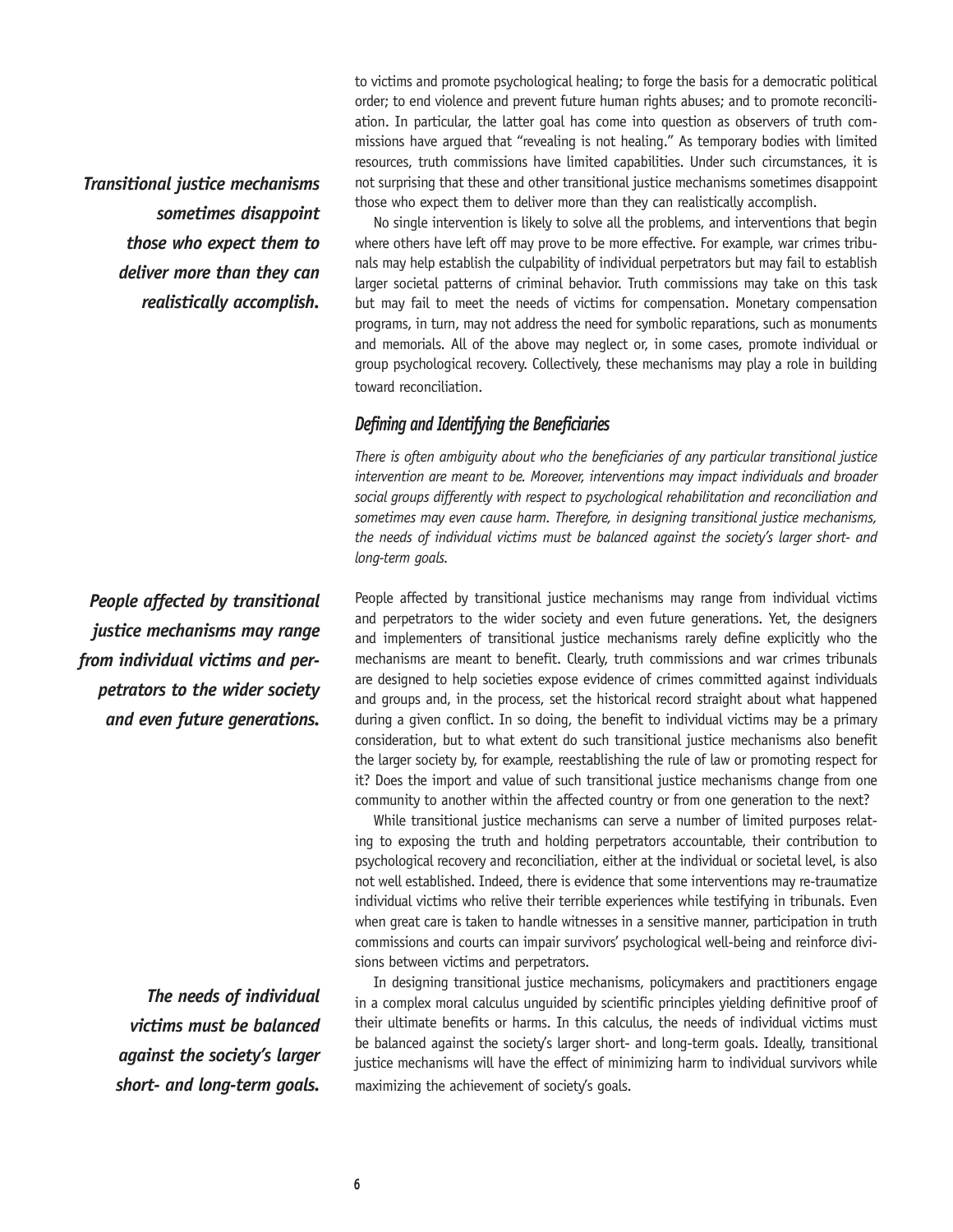## *The Elusiveness of Truth*

*In transitional justice processes, complex truths may be hard to find in individual*  survivors' stories. Historical narratives are a crucial part of getting to the truth, but the *telling of history reflects the perspective of the teller and can be the basis for continuing conflict. Truth commissions and war crimes tribunals can provide an essential service by presenting concrete evidence about terrible crimes.*

Survivors find it hard to focus on anything but their own truth, but what is ultimately needed to promote reconciliation is the revealing of complex truths. Individual stories alone are insufficient in casting light on the complex personal and institutional relationships that lead to violence, or, as one conference participant put it, "the network of responsibility and shame that divides communities internally." Establishing the identities of victims and perpetrators is complicated in contexts where everyone claims to be victimized. With respect to any given conflict, one has to ask the question, "Who is the victim and who is the perpetrator?" knowing that the answer to that question will differ depending on who answers it. From a societal point of view, everyone is a survivor of the conflict. While legal trials are designed to uncover and publicize the truth and to punish perpetrators, they may set back the process of reconciliation when all parties concerned view themselves as victims.

Often, the truth can be inconvenient. For example, an ethnic group struggling to recover from years of targeted discrimination and violence will be reluctant to lift the lid on evidence of violence that members of the same group committed against each other. Crimes committed by oppressed groups in battles against a greater evil, such as apartheid or genocide, may be suppressed in the narratives that emerge once the conflict ends. The effort to uncover the truth may also raise difficult issues of moral judgment: Is a crime committed by a targeted group the moral equivalent of a crime committed by an oppressor?

The telling and writing of history is a crucial part of the effort to get to the truth. But the development of historical narratives is fraught with difficulty because they reflect the perspectives of the persons telling them and can be the basis for continuing conflict.

Indeed, competing narratives of victimhood often vie with each other in countries emerging from violent conflict. "What is the way out?" asked one conference participant. He answered his question by suggesting that it is important to question the validity of prior, monolithic narratives that pit one group against another and to facilitate the emergence of alternative narratives through the collection of documents, oral histories, and historical artifacts.

Truth commissions and war crimes tribunals can provide an essential service by presenting concrete evidence about terrible crimes. Without such evidence, social, ethnic, or political groups linked to the violence may be less inclined to accept responsibility for the roles their groups played. Encouraging the articulation of historical narratives by survivors and seeking a means of narrowing the differences among narratives are two ways of extending the work of truth commissions, which generally focus on the stories of individual victims and perpetrators and which operate for very limited periods of time. Understanding what one generation wants to convey to the next generation about what happened during the conflict, and the means by which that history is conveyed, is also very important. More work needs to be done analyzing the relationship between historical narratives and transitional justice mechanisms, and the role that the teaching of history in schools and community-based educational programs can play in inhibiting or promoting reconciliation.

*Survivors find it hard to focus on anything but their own "truth," but what is ultimately needed to promote reconciliation is the revealing of "complex truths."*

*Truth commissions and war crimes tribunals can provide an essential service by presenting concrete evidence about terrible crimes.*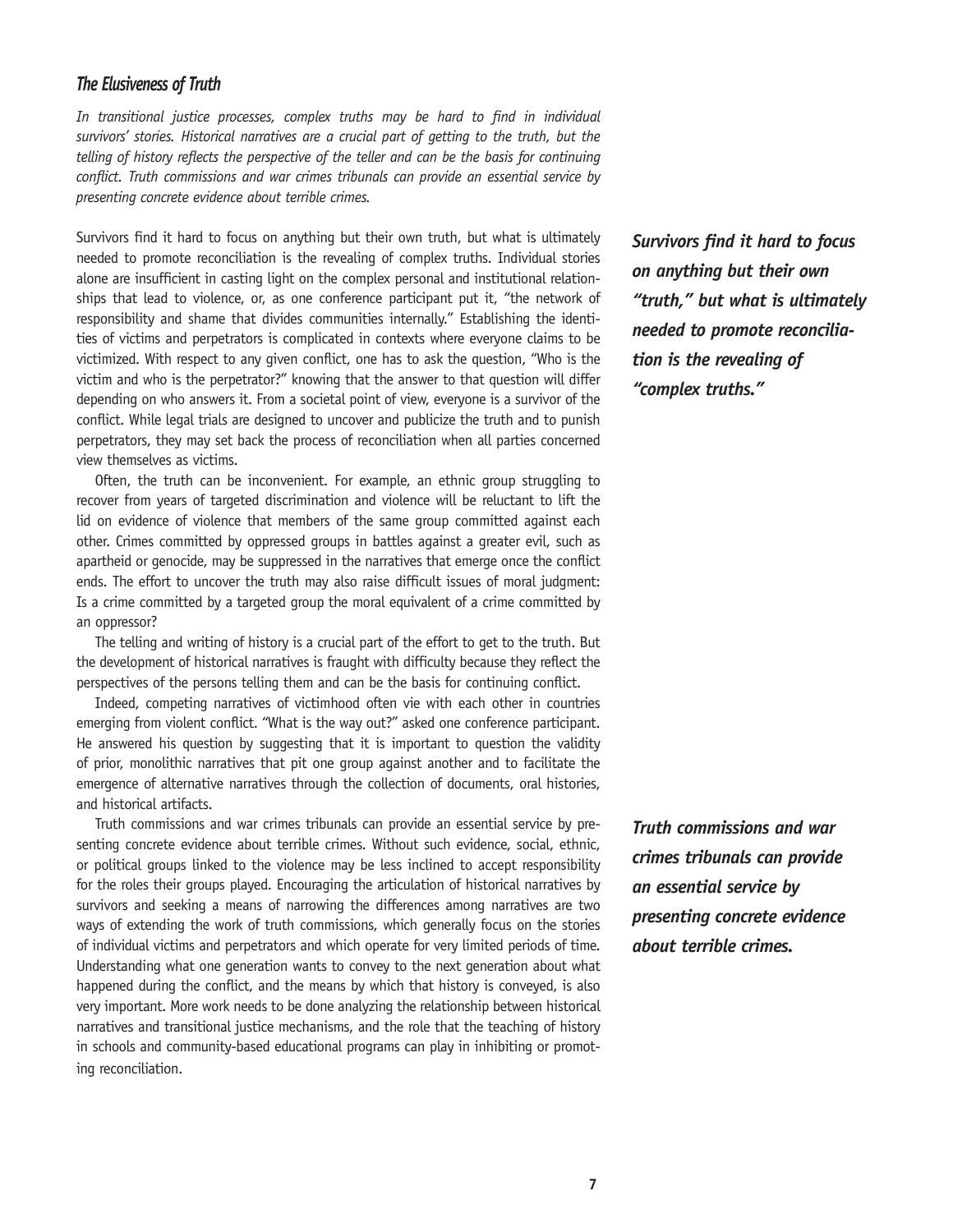## *Incorporating Local Traditions*

*Societies emerging from conflict are culturally diverse. When designing transitional justice mechanisms, it is essential to identify and draw upon local cultural traditions and strengths to the extent possible and to consult the population that the interventions are meant to help.*

*The cultural complexity of postconflict societies increases the challenges of designing effective interventions.*

*Some traditional societies have nonverbal methods for expressing and addressing trauma.* 

*An interdisciplinary approach to the design of interventions may result in the design of more effective programs.* 

The cultural complexity of postconflict societies increases the challenges of designing effective interventions. Societies have widely different ways of dealing with violence and individual and collective guilt, remembering the past, and exorcising psychological demons. Knowledge of local cultures and cultural sensitivity are essential especially for outsiders involved in the design and/or implementation of intervention strategies.

Some societies have indigenous traditions, such as customary law practices or traditional healing rituals, that may be more effective in promoting individual and social recovery and reconstruction than legal or medical solutions imported from the West. For example, while Western approaches to trauma rely primarily on "verbalized remembering," some traditional societies have nonverbal methods for expressing and addressing trauma. More specifically, legal trials and truth commissions may "honor" victims in Western terms by providing them with a public forum for revealing their suffering, but eliciting victims' testimony through highly structured processes may not be culturally sensitive or appropriate in some settings.

Additionally, storytelling—an important component of various transitional justice mechanisms—can take different forms in different cultures. In South Africa, which established the first truth commission to sponsor public hearings, victims' testimonies conveyed a narrative of violence and suffering that made it difficult to deny the abuses of the apartheid regime. In other societies recovering from conflict, such as Mozambique, storytelling does not focus on traumatic events but instead on resilience, healing, and successful efforts to outsmart the more powerful. Further, the needs of storytellers may change over time. As one participant noted, some rape victims in Bosnia, having told their stories, now want to forget and to no longer be identified only as victims.

# *The Role of Outsiders*

*"Third-party" outsiders can play essential roles by introducing new or independent perspectives about the conflict, by providing needed expertise, and/or by mediating among parties to the conflict. But outside interventions can also inhibit social rebuilding and psychological healing if not handled properly or sensitively.* 

Outsiders involved in designing transitional justice and trauma relief interventions may be aided by immersion in the cultural, political, and historical traditions of the societies in which they intervene. An interdisciplinary approach to the design of interventions—in which local and international legal and medical experts, political scientists, historians, educators, anthropologists, economists, development specialists, and spiritual leaders play a part—may also result in the design of more effective programs.

When outsiders participate in transitional justice mechanisms and trauma alleviation processes, the very fact of their presence can affect outcomes. For example, an anthropologist documenting the *gacaca* process in a rural village in Rwanda may cause confrontations among survivors and perpetrators that they might otherwise have avoided. These encounters may, in some cases, encourage a catharsis that promotes reconciliation among neighbors or, in other cases, may confirm the neighbors' continuing mutual enmity.

The complexity of societies emerging from conflict will challenge outsiders and locals alike engaged in helping countries deal with the past. Outside "interveners" in particular may have trouble identifying precisely who their local interlocutors are. What role did those people play in the conflict, and what political interests do they now serve? How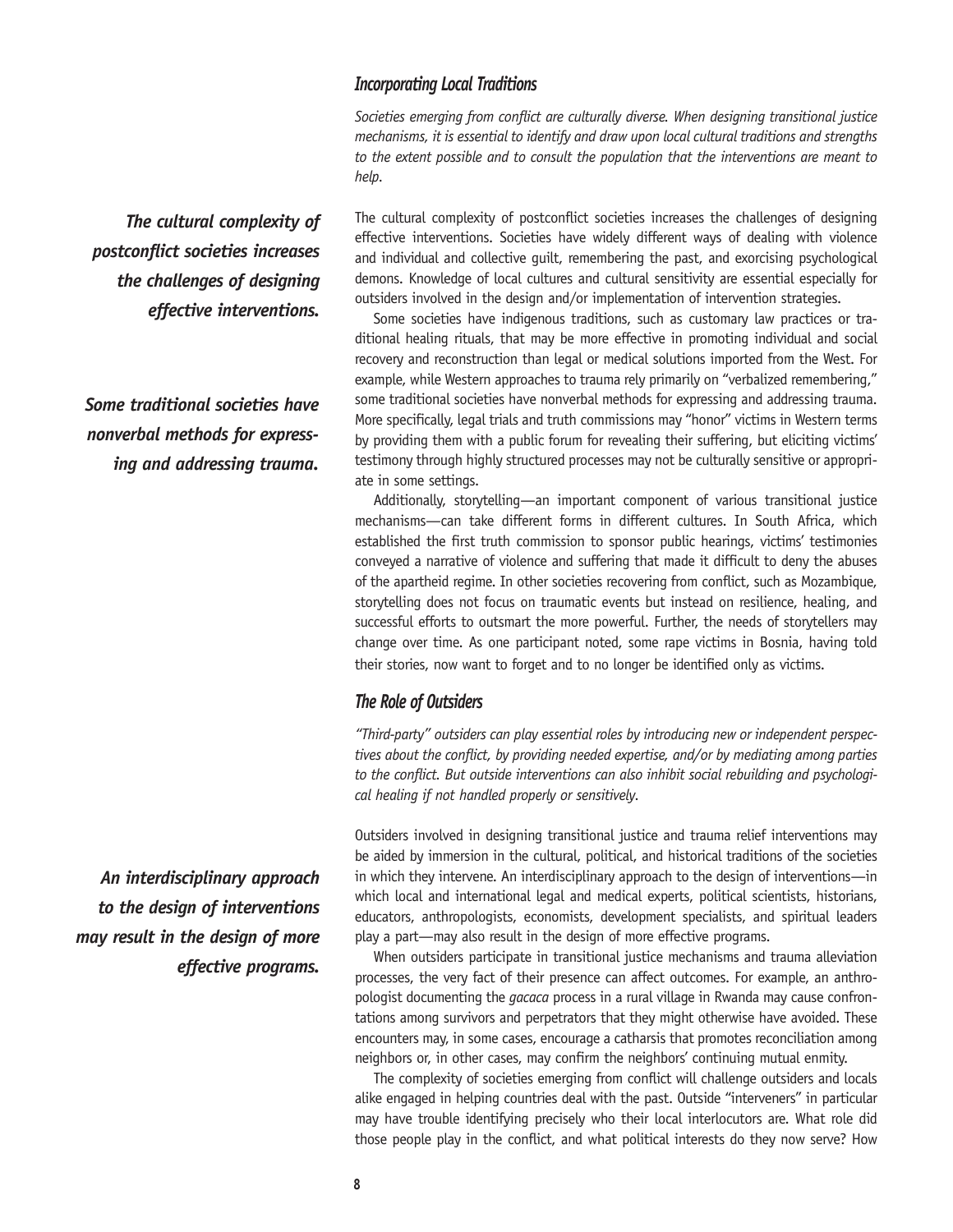will those considerations affect their advice about the design of interventions to promote legal accountability, justice, trauma relief, reconstruction, and reconciliation?

#### *Memorials and Reconciliation*

*Memorials can play a role in recovery from trauma and the shaping of historical memory. But the commercialization of memorial sites may have both positive and negative effects on society. Depending on the narratives they convey—and their timing—memorials can promote reconciliation or stimulate further conflict. Generally speaking, it is not wise to rush into the building of memorials as soon as a conflict ends.*

Given the inherently political nature of public memorials, there is often disagreement about the appropriate goals of memorials and about which groups—the victims, the wider society, the government in power, or future generations—will serve as arbiters and beneficiaries of memorials and legacy projects. It is unrealistic to try to build memorials that are free from political perspectives and undesirable to do so.

 Because memorials are inherently political in nature, it is inevitable that one narrative about a conflict is likely to become more dominant than others. A museum may advance the process of social healing if it gives voice to contending narratives, but it will lose its ability to contribute to peace building if it gives equal weight to all narratives, including those that promoted violent conflict. While the planning and implementation of memorial projects inevitably is tinged by politics, decisions about what is to be remembered, how that is to be expressed, and where the memorial is to be located are best made in consultation with all the communities affected by the violence.

The commercialization of some memorial sites has become an issue, especially when they are used by governments to encourage tourism. Such an outcome can have both positive and negative effects. A site that attracts tourists, such as Robbin Island where Nelson Mandela was imprisoned, can generate revenues that can be used to benefit victims and their families as well as help outsiders understand the conflict better. The commercialization of such sites, however, can demean their value to victims and their communities. Some governments place greater priority on constructing elaborate, expensive memorials than on helping the poor neighborhoods in which the memorials are placed recover from the negative economic effects of the conflict. When that happens, the presence of memorials can have a jarring effect on the local population.

Memorials commemorating specific individuals, such as victims of a particular bombing, can emphasize divisions and are more likely to have a psychological impact limited to the immediate families and communities of the victims. They can reflect the woundedness of a family or a community. Memorials that focus on the larger tragedy of the conflict and acknowledge the pain of all who suffered from the violence can constitute a form of reparation that builds bridges between groups or parties involved in the conflict.

Timing is important. First, the passage of time influences how memorials affect those who are exposed to them. Memorials of events or persons who died a long time ago are less likely to have the same impact or meaning for those who were born after the people or events they commemorate. Second, it is probably not wise to rush into the building of memorials as soon as a conflict ends. The passage of time permits the allocation of scarce funds to more immediate humanitarian needs and development projects that may be the greatest priority of survivors. Third, the passage of time also allows survivors to reach more nuanced or balanced views of what happened during the conflict.

## *Problems of Defining Success*

*Defining success, even in a single geographical context, and applying lessons learned from one context or time frame to another is a complicated process. It is extremely difficult to*  evaluate the overall effectiveness of transitional justice mechanisms given the differing *It is unrealistic to try to build memorials that are free from political perspectives.*

*The passage of time also allows survivors to reach more nuanced or balanced views of what happened during the conflict.*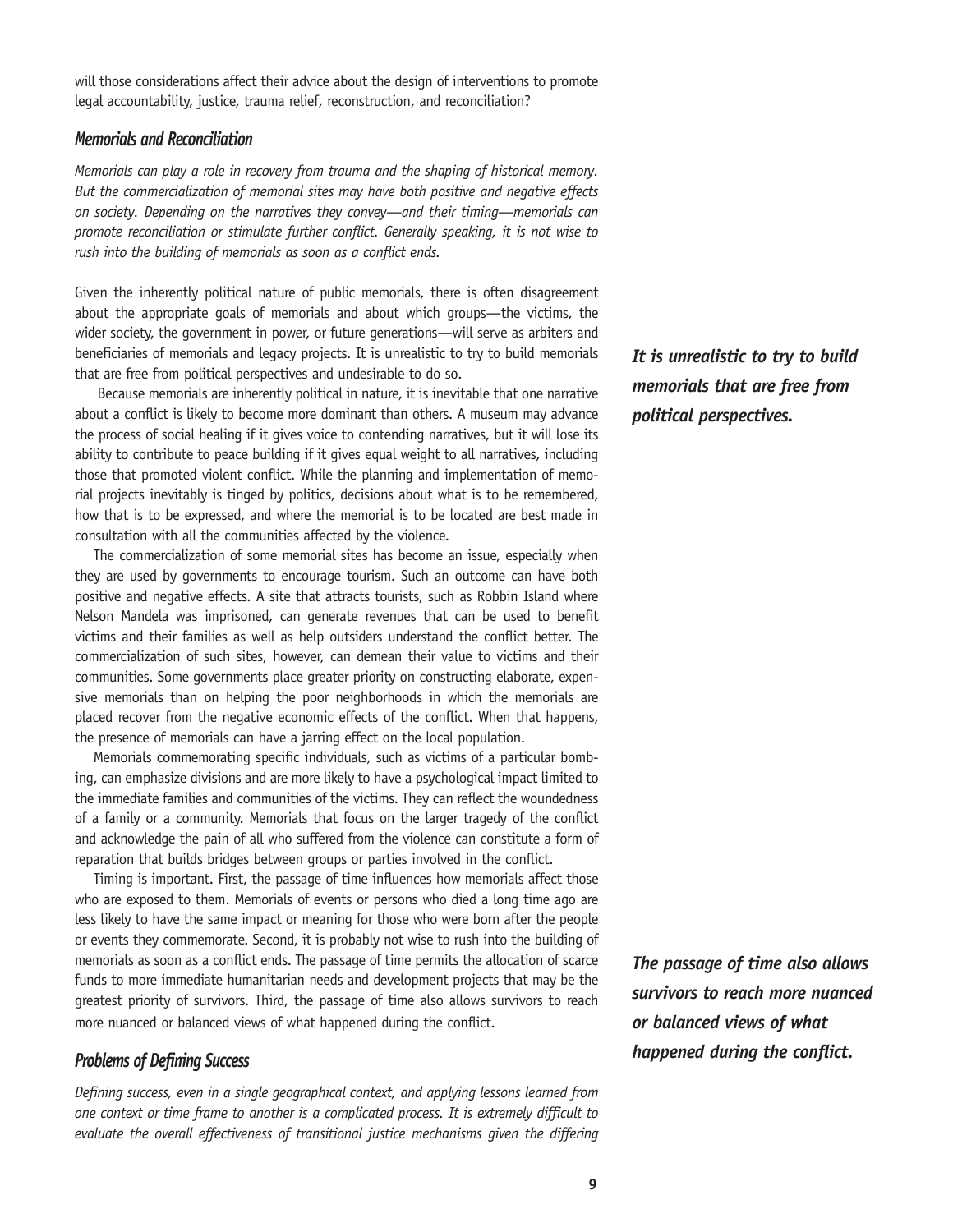*perspectives of victims and perpetrators. Little effort has been made to assess the impact of transitional justice on trauma relief programs.*

 *The social and political stability that arises from real reconciliation encompasses both interpersonal and wider social relationships within and among communities.*

*The social science literature offers little guidance on the best methods to evaluate the impact of transitional justice mechanisms.* 

If achieving justice and reconciliation is conceived as a dynamic process rather than a static condition that unfolds from different interventions over time, it may wax or wane depending on the circumstances, and may look very different depending on one's individual perspective. The social and political stability that arises from real reconciliation encompasses both interpersonal and wider social relationships within and among communities. It requires accommodation among former antagonists, coming to terms with past injustices and violence, the development of new social and political relationships, and the readjustment of group identities. But these relationships and identities, by definition, are fluid, and their transformation may be more complete in some communities than in others.

A transitional justice process that may satisfy one victim may appear to be of little benefit to another. It may be enough for one victim to tell her story before a truth commission and get public recognition for her suffering, while another may find the exercise useless, or even harmful, unless the perpetrator is held to account and punished. In this connection, one conference participant said, "Survivors bring completely different expectations to the process [of storytelling]. Some of them want to be listened to by someone who cares and who takes note of their suffering. Some of them want to tell their story to their community. Some of them want to tell their story because, by telling it, they can emphasize the need for justice, the need for further investigation. It's a form of presenting their demands or their needs. . . . Sometimes it's a process that needs to happen in private." The same goes for other transitional justice mechanisms, such as compensation programs. One victim may find that any financial compensation offered for loss has value because it represents acknowledgement of wrongdoing, while another may be disappointed by the amount offered or insulted by the notion that money can compensate for loss.

The perceived success or failure of transitional justice processes reflects the varying interests and perspectives of victims, perpetrators, and beneficiaries of the previous regime within the affected society. Perceptions of the desirability of pursuing truth, justice, and reconciliation, as well as the appropriate means of doing so, vary considerably among victims and perpetrators, and are shaped by time, group identity, location, and other factors.

The social science literature offers little guidance on the best methods to evaluate the impact of transitional justice mechanisms. Not surprisingly, empirical evidence about the impact of different types of interventions is also very limited, especially assessments that include baseline data reflecting the situation before the intervention.

In designing evaluation methods, one needs to identify the various audiences for which transitional justice mechanisms have been designed, distinguish between short-, medium-, and long-term impacts, and develop operational measures to discern changes in attitude and behavior before and after interventions are made. The comprehensive, long-term impact of transitional justice interventions ultimately may be too complex to measure precisely. But evaluative judgments can be made about the processes involved in implementing any given transitional justice mechanism and the changing relationships between individuals and groups resulting from the intervention.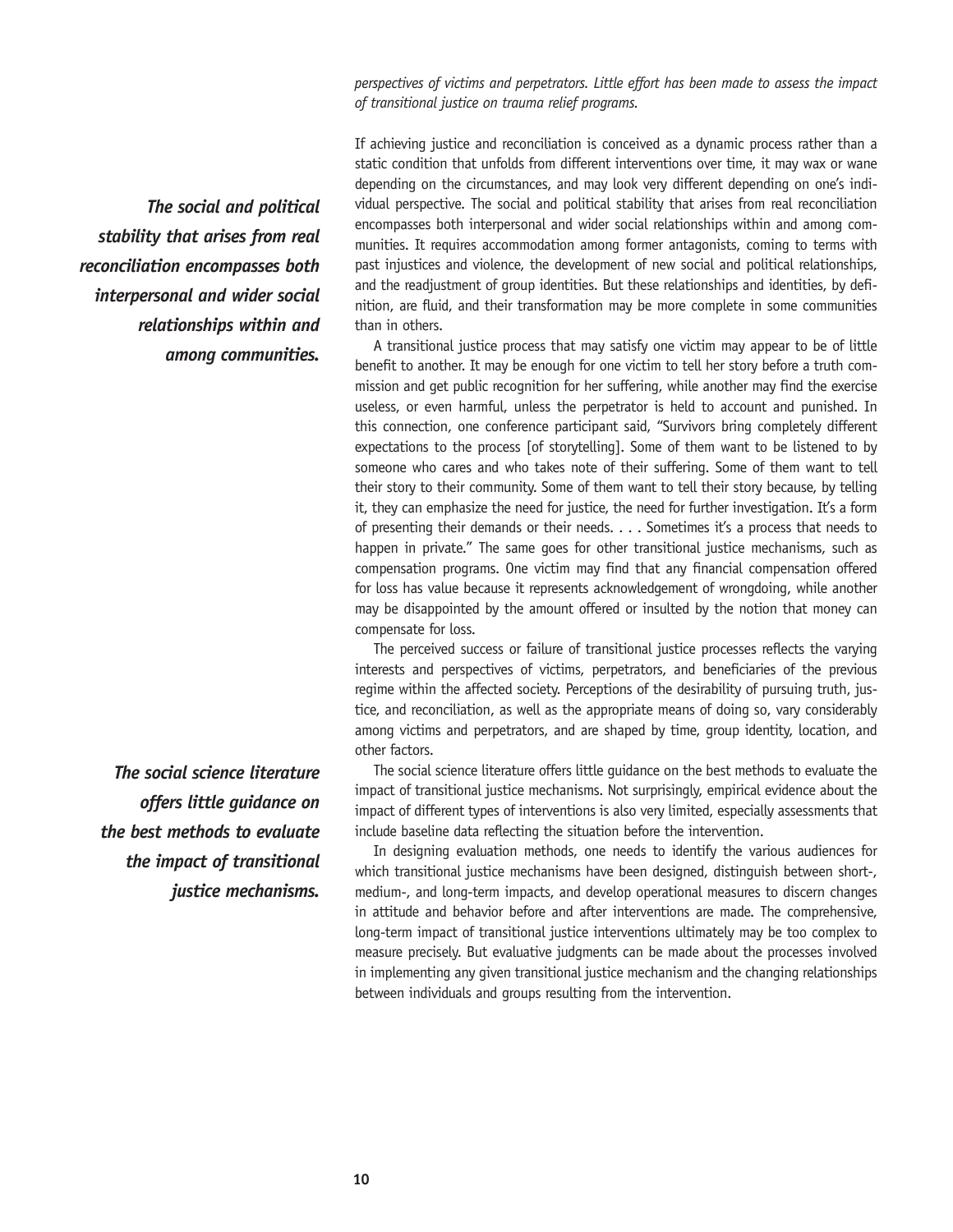# **Conclusions and Recommendations**

General recommendations that can be drawn from the conference include the following:

- Recognize the inherently political nature of transitional justice mechanisms and processes. Avoidance of politics may be impossible, but acknowledging the role of politics may help limit its influence.
- Do no harm. Policymakers and practitioners need to recognize both the risks and the opportunities inherent in transitional justice and trauma alleviation work and proceed with programs only after careful consideration and widespread consultation. Understanding the impact of any given program will depend on careful assessment before and after intervention.
- Be explicit and realistic about intentions, goals, and target audiences. It is easy to raise unrealistic expectations about outcomes and to promise more than can be delivered.
- Understand that reconciliation and trauma recovery are long-term processes that involve a series of carefully designed interventions and are influenced by complex events and relationships difficult to gauge or control. At best, a single transitional justice mechanism can just begin these processes and may be successful only if carried out in tandem with other social reconstruction efforts. It is important for both governments and civil society actors to approach the problems of reconstruction and reconciliation from multiple angles and over an extended period of time.
- Be respectful of cultural differences from one country to another and within any given country. For those offering assistance from outside, be aware that many outsiders operate from assumptions and employ perspectives based on Western culture.
- Examine the ethical bases and implications of proposed interventions. What may be effective at the societal level may harm individuals, and what may be effective at the individual level may harm the broader society. Further, what may be painful in the short-term may prove beneficial in the long-term.

Finally, there is sometimes the unstated presumption that successful transitional justice mechanisms contribute to the establishment of democracy in countries emerging from authoritarian government. Clearly, this political outcome does not always occur or, if it does, it cannot necessarily be linked to the success of transitional justice mechanisms. But, as one conference participant suggested, an important connection between transitional justice, politics, and psychological trauma is that transitional justice mechanisms are intended to help victims regain a sense of dignity and self-worth—feelings essential to citizenship in a democratic polity.

*Avoidance of politics may be impossible, but acknowledging the role of politics may help limit its influence.*

*Be explicit and realistic about intentions, goals, and target audiences.*

*Transitional justice mechanisms are intended to help victims regain a sense of dignity and self-worth—feelings essential to citizenship in a democratic polity.*